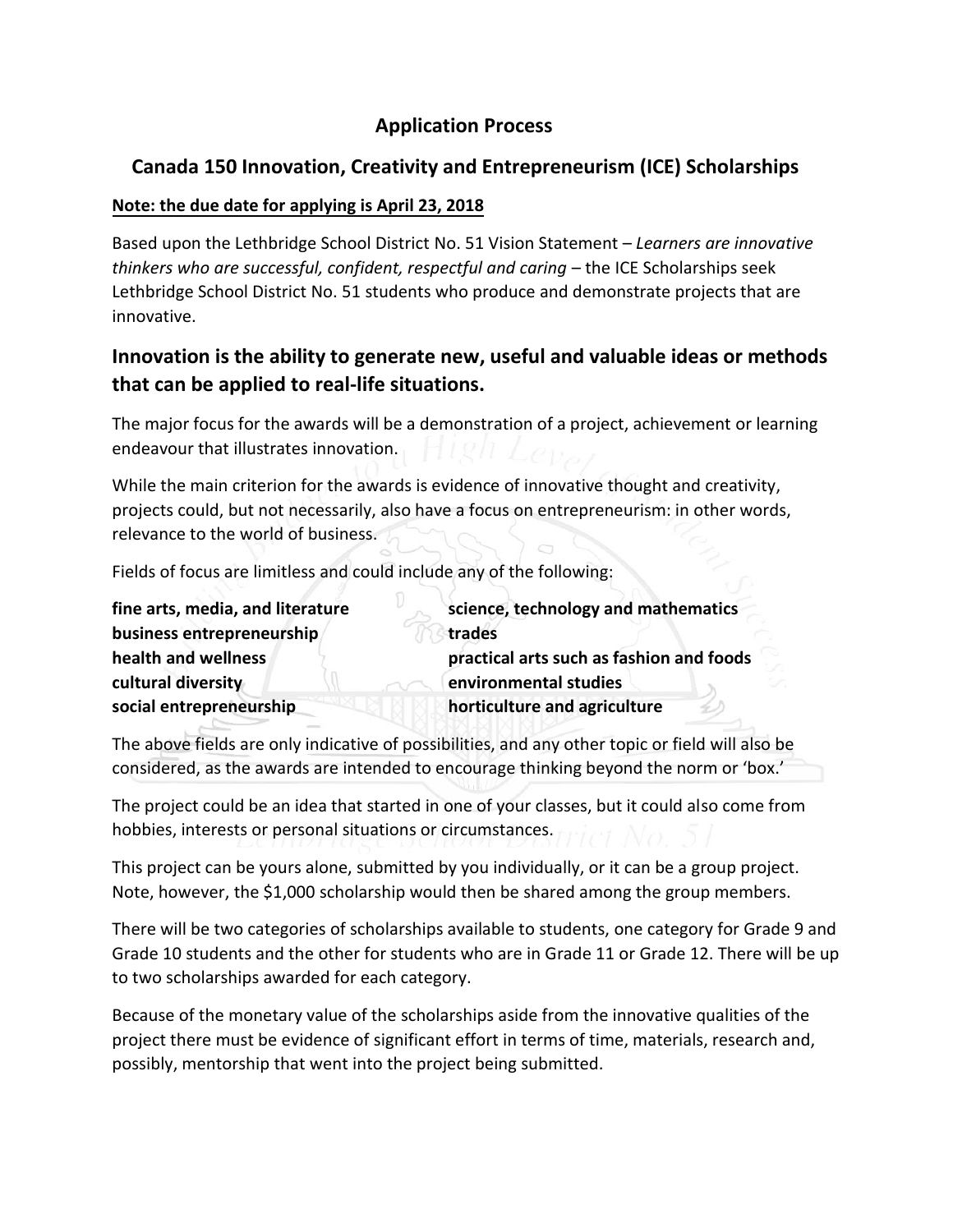### **There are three general possibilities for how you might go about your project:**

- The project could be one you have already completed, in which case you would simply complete the application and submit it before the April 23, 2018 deadline.
- The project could be one which you have begun but not completed, in which case you would complete the project and submit your application, again before April 23.
- The project could be an entirely new one. In this case, you would begin and complete the project for submission prior to the April 23 deadline.

Timelines for choosing winners:

- The application process will begin on January 15, 2018. You will be able to submit your application either directly to the Lethbridge School District No. 51 Education Centre at 533 – 15<sup>th</sup> Street South, or online via the District web page, where scholarship information will be posted after January 15.
- All applications must be submitted on or before April 23, 2018.
- Applications will be initially judged by a Selection Panel in order to develop a list of finalists. Finalists will be notified by May 7, 2018. Initial applications will be judged according to the rubric or chart that is part of the Application Requirement Form.
- Finalists will be invited to present their projects live before the Selection Panel sometime during the month of May, 2018. Those who are selected as finalists will be provided with information about what the presentations should be like or could contain.
- Scholarship winners will be announced before the end of the 2017-2018 school year, and the actual award cheques will be presented at the winners' schools in the fall.

To apply, you must complete the information required on the attached **Application Form**. Note, that in addition to information about you and the project, you will need the signature of an administrator or counsellor from your school. Good luck.